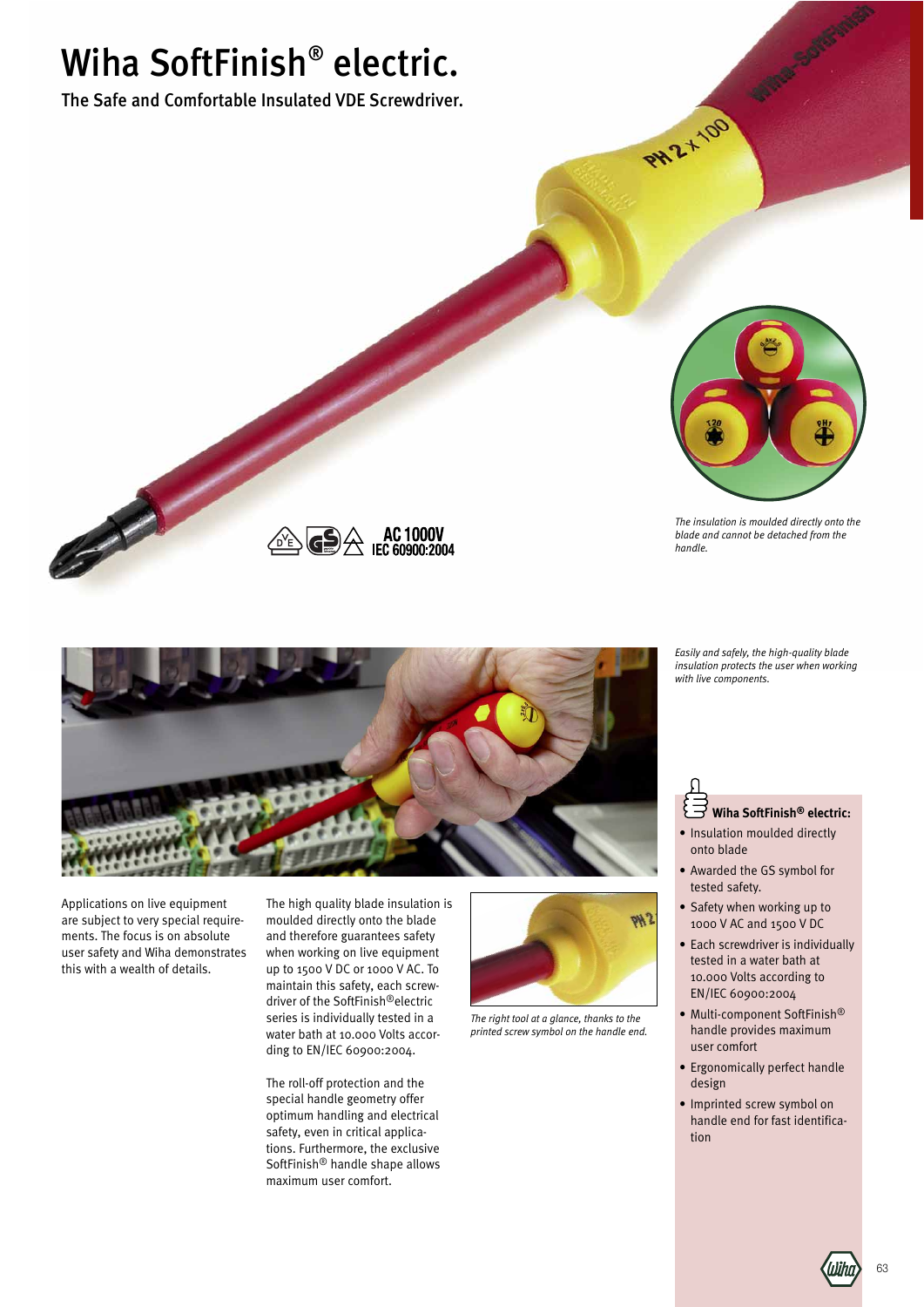## Wiha SoftFinish® electric.

The Safe and Comfortable Insulated VDE Screwdriver.

#### For Slotted and Phillips Screws.



### $@6926000$

| <b>320N</b>  | SoftFinish <sup>®</sup> electric Slotted Screwdriver.                                      |
|--------------|--------------------------------------------------------------------------------------------|
|              | Insulation 1,000 V AC, VDE-tested and with GS Mark.                                        |
| Blade:       | High quality chrome-vanadium-molybdenum steel, through hardened,<br>black-finish.          |
|              | Insulation moulded directly onto blade.                                                    |
| Handle:      | Ergonomic Wiha SoftFinish <sup>®</sup> multi-component handle with roll-off<br>protection. |
| Standards:   | DIN 7437, DIN 5264, ISO 2380. Manufactured acc. to EN/IEC<br>60900:2004.                   |
| Application: | For all work on or around electrical components up to 1,000 V AC.                          |

| Order-No.                             | $\mathbb{O}$  |     | $\ominus$ |     |    | — … | £     |
|---------------------------------------|---------------|-----|-----------|-----|----|-----|-------|
| 008192                                | 2.0           | 60  | 0.4       | 164 | 23 | 10  | 3.95  |
| 008208                                | $2.5\,$       | 75  | 0.4       | 179 | 23 | 10  | 3.86  |
| 008215                                | 3.0           | 100 | 0.5       | 204 | 23 | 10  | 3.86  |
| 008222                                | 3.5           | 100 | 0.6       | 204 | 23 | 10  | 4.03  |
| 008239                                | 4.0           | 100 | 0.8       | 211 | 30 | 10  | 4.96  |
| 008246                                | 4.5•          | 125 | 1.0       | 236 | 30 | 10  | 5.63  |
| 008253                                | $4.5^{\circ}$ | 175 | 1.0       | 286 | 30 | 5   | 6.22  |
| 008260                                | 5.5           | 125 | 1.0       | 243 | 36 | 10  | 6.38  |
| 008277                                | $5.5^{\circ}$ | 175 | 1.0       | 293 | 36 | 5   | 7.06  |
| 008284                                | 6.0           | 150 | 1.2       | 268 | 36 | 10  | 6.72  |
| 00829 1                               | 6.5           | 150 | 1.2       | 268 | 36 | 10  | 7.14  |
| 008307                                | 8.0           | 175 | 1.2       | 299 | 41 | 10  | 8.40  |
| 008314                                | 8.0           | 175 | 1.6       | 299 | 41 | 10  | 8.40  |
| 00832 1                               | 10.0          | 200 | 1.6       | 324 | 41 | 10  | 10.75 |
| • Additional dimension. Non-DIN size. |               |     |           |     |    |     |       |



#### **AC1000V** 321N SoftFinish® electric Phillips Screwdriver. Insulation 1,000 V AC, VDE-tested and with GS Mark. Blade: High quality [chrome-vanadium-molybdenum](http://www.wiha.com/shop/en/index.php?id=321N) steel, through hardened, black-finish. Insulation moulded directly onto blade. Handle: Ergonomic Wiha SoftFinish<sup>®</sup> multi-component handle with roll-off protection. Standards: DIN 7438, ISO 8764. Manufactured acc. to EN/IEC 60900:2004. Application: For all work on or around electrical components up to 1,000 V AC.

| Order-No. | ⊕               |     |     |    | —  |       |
|-----------|-----------------|-----|-----|----|----|-------|
| 008468    | PH <sub>0</sub> | 60  | 164 | 23 | 10 | 4.54  |
| 008475    | PH <sub>1</sub> | 80  | 191 | 30 | 10 | 5.46  |
| 008482    | PH <sub>2</sub> | 100 | 218 | 36 | 10 | 6.72  |
| 008499    | PH <sub>3</sub> | 150 | 268 | 41 | 10 | 8.40  |
| 00850 5   | PH <sub>4</sub> | 200 | 318 | 41 | 5  | 11.93 |

#### For Pozidriv and TORX® Screws.



#### **<b>AL 1000V** 324 SoftFinish® electric Pozidriv Screwdriver.

⊕

| - 34         | <u>JUILITIISII: CICCLIIC FUZIUITI JUICWUITICI.</u>                |
|--------------|-------------------------------------------------------------------|
|              | Insulation 1,000 V AC, VDE-tested and with GS Mark.               |
| Blade:       | High quality chrome-vanadium-molybdenum steel, through hardened,  |
|              | black-finish.                                                     |
|              | Insulation moulded directly onto blade.                           |
| Handle:      | Ergonomic Wiha SoftFinish® multi-component handle with roll-off   |
|              | protection.                                                       |
| Standards:   | DIN 7438, ISO 8764. Manufactured acc. to EN/IEC 60900:2004.       |
| Application: | For all work on or around electrical components up to 1,000 V AC. |
|              |                                                                   |

| Order-No. | ₩               | $\rightarrow$ |     |    | <b>START OF BUILDING</b> |      |
|-----------|-----------------|---------------|-----|----|--------------------------|------|
| 008772    | PZ0             | 60            | 164 | 23 | 10                       | 5.04 |
| 008789    | PZ <sub>1</sub> | 80            | 191 | 30 | 10                       | 6.05 |
| 008796    | PZ <sub>2</sub> | 100           | 218 | 36 | 10                       | 7.22 |
| 008802    | PZ3             | 150           | 324 | 41 | 5                        | 9.66 |



| 325          | SoftFinish <sup>®</sup> electric TORX <sup>®</sup> Screwdriver.   |                                         |     |    |                                                     |                                                                             |      |  |  |  |
|--------------|-------------------------------------------------------------------|-----------------------------------------|-----|----|-----------------------------------------------------|-----------------------------------------------------------------------------|------|--|--|--|
|              |                                                                   |                                         |     |    | Insulation 1,000 V AC, VDE-tested and with GS Mark. |                                                                             |      |  |  |  |
| Blade:       |                                                                   |                                         |     |    |                                                     | High quality chrome-vanadium-molybdenum steel, through hardened,            |      |  |  |  |
|              | black-finish.                                                     |                                         |     |    |                                                     |                                                                             |      |  |  |  |
|              |                                                                   | Insulation moulded directly onto blade. |     |    |                                                     |                                                                             |      |  |  |  |
| Handle:      |                                                                   |                                         |     |    |                                                     | Ergonomic Wiha SoftFinish <sup>®</sup> multi-component handle with roll-off |      |  |  |  |
|              | protection.                                                       |                                         |     |    |                                                     |                                                                             |      |  |  |  |
| Standards:   |                                                                   | Manufactured acc. to EN/IEC 60900:2004. |     |    |                                                     |                                                                             |      |  |  |  |
| Application: | For all work on or around electrical components up to 1,000 V AC. |                                         |     |    |                                                     |                                                                             |      |  |  |  |
|              |                                                                   |                                         |     |    |                                                     |                                                                             |      |  |  |  |
| Order-No.    | $\bigcirc$                                                        |                                         |     |    |                                                     |                                                                             | £    |  |  |  |
| 037604       | т5                                                                | 60                                      | 164 | 23 |                                                     | 10                                                                          | 6.97 |  |  |  |
|              |                                                                   |                                         |     |    |                                                     |                                                                             |      |  |  |  |

| 03760 4 | T5              | 60  | 164 | 23 | 10<br>6.97 |
|---------|-----------------|-----|-----|----|------------|
| 03761 1 | T <sub>6</sub>  | 60  | 164 | 23 | 5.80<br>10 |
| 037628  | T7              | 60  | 164 | 23 | 10<br>5.80 |
| 008819  | T <sub>8</sub>  | 60  | 164 | 23 | 5.80<br>10 |
| 008826  | T9              | 60  | 164 | 23 | 10<br>6.05 |
| 008833  | T <sub>10</sub> | 60  | 164 | 23 | 6.30<br>10 |
| 00884 0 | T <sub>15</sub> | 80  | 191 | 30 | 10<br>6.38 |
| 008857  | T <sub>20</sub> | 80  | 191 | 30 | 10<br>6.47 |
| 008864  | T <sub>25</sub> | 80  | 198 | 36 | 10<br>6.64 |
| 008871  | T <sub>27</sub> | 100 | 218 | 36 | 10<br>6.97 |
| 008888  | T30             | 100 | 218 | 36 | 10<br>7.31 |
| 008895  | T40             | 150 | 274 | 41 | 7.90<br>5  |
| 037635  | T45             | 150 | 274 | 41 | 5<br>8.99  |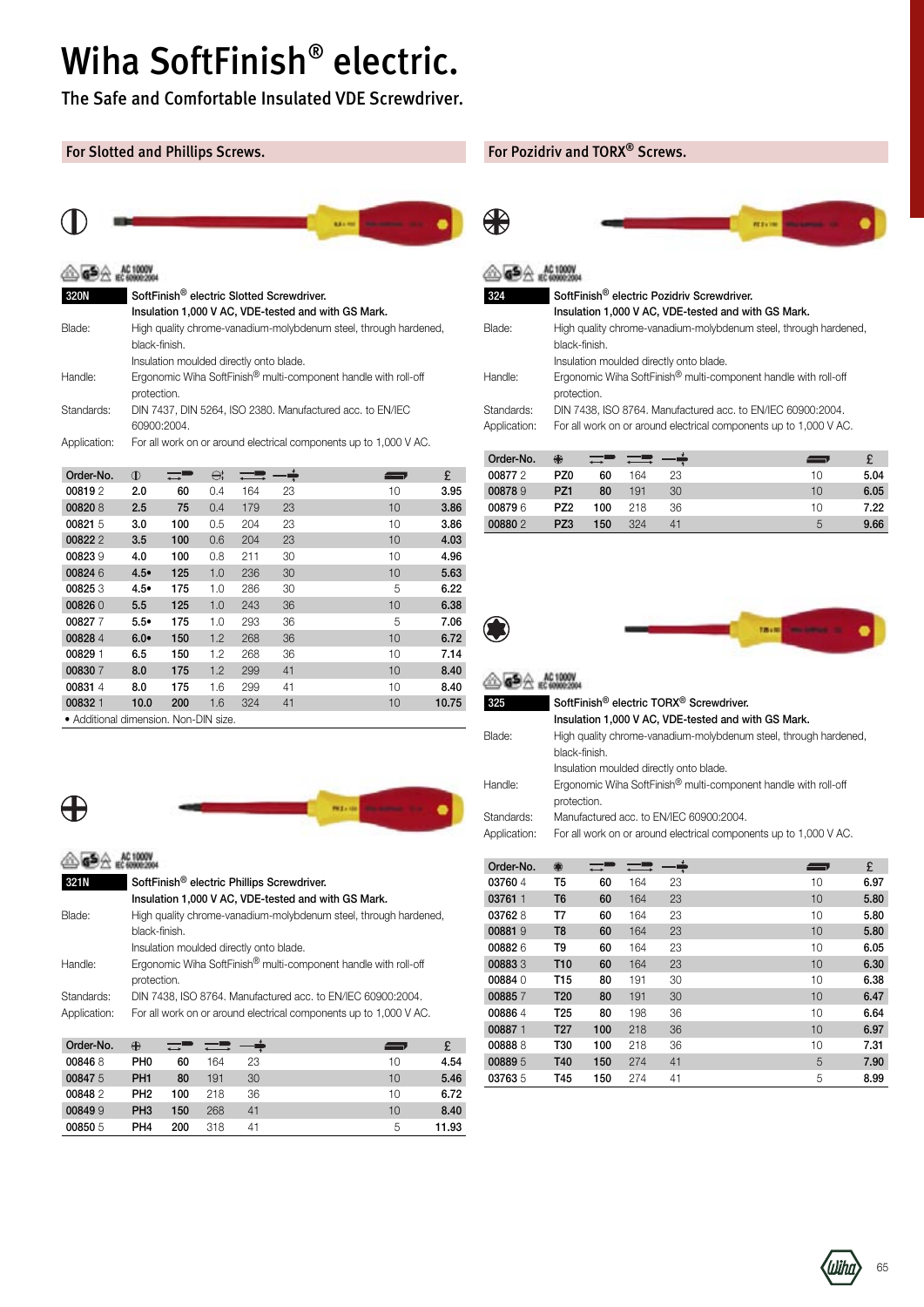## Wiha SoftFinish® electric.

The Safe and Comfortable Insulated VDE Screwdriver.

### For Hex Screws and Hex Socket Screws.



| 322          | SoftFinish <sup>®</sup> electric Hex Nut Driver.                                           |
|--------------|--------------------------------------------------------------------------------------------|
|              | Insulation 1,000 V AC, VDE-tested and with GS Mark.                                        |
| Blade:       | Chrome-vanadium steel, through hardened, black-finish.                                     |
|              | Insulation moulded directly onto blade.                                                    |
|              | Deep drawn socket.                                                                         |
| Handle:      | Ergonomic Wiha SoftFinish <sup>®</sup> multi-component handle with roll-off<br>protection. |
| Standards:   | DIN 7445. Manufactured acc. to EN/IEC 60900:2004.                                          |
| Application: | For all work on or around electrical components up to 1,000 V AC.                          |

| Order-No. | O   |     |     |    | ¢    | <u>— ,</u> | £     |
|-----------|-----|-----|-----|----|------|------------|-------|
| 008536    | 4   | 125 | 236 | 30 | 10.2 | 10         | 7.31  |
| 008550    | 5   | 125 | 236 | 30 | 11.2 | 10         | 7.31  |
| 008567    | 5.5 | 125 | 236 | 30 | 11.2 | 10         | 7.39  |
| 008574    | 6   | 125 | 236 | 30 | 12.2 | 10         | 7.39  |
| 00858 1   | 7   | 125 | 243 | 36 | 14.5 | 10         | 8.65  |
| 008598    | 8   | 125 | 243 | 36 | 15.2 | 10         | 9.16  |
| 008604    | 9   | 125 | 243 | 36 | 16.0 | 10         | 9.74  |
| 00861 1   | 10  | 125 | 243 | 36 | 17.2 | 10         | 10.00 |
| 008628    | 11  | 125 | 243 | 41 | 19.2 | 5          | 11.76 |
| 008635    | 12  | 125 | 243 | 41 | 20.2 | 5          | 12.26 |
| 008642    | 13  | 125 | 243 | 41 | 22.2 | 5          | 13.52 |
| 008659    | 14  | 125 | 243 | 41 | 23.2 | 5          | 14.11 |
| 008666    | 15  | 125 | 243 | 41 | 25.2 | 5          | 16.80 |
| 008673    | 16  | 125 | 243 | 41 | 25.2 | 5          | 16.80 |
| 008680    | 17  | 125 | 243 | 41 | 27.2 | 5          | 16.04 |



### **△<del>GS</del>A** AC1000V

| 323N         | SoftFinish <sup>®</sup> electric Hex Screwdriver.                           |
|--------------|-----------------------------------------------------------------------------|
|              | Insulation 1,000 V AC, VDE-tested and with GS Mark.                         |
| Blade:       | High quality chrome-vanadium-molybdenum steel, through hardened,            |
|              | black-finish.                                                               |
|              | Insulation moulded directly onto blade.                                     |
| Handle:      | Ergonomic Wiha SoftFinish <sup>®</sup> multi-component handle with roll-off |
|              | protection.                                                                 |
| Standards:   | Manufactured acc. to EN/IEC 60900:2004.                                     |
| Application: | For all work on or around electrical components up to 1,000 V AC.           |
|              |                                                                             |

| Order-No. | O   | $\longleftrightarrow$ |     |    |  |      |
|-----------|-----|-----------------------|-----|----|--|------|
| 303617    | 2.5 | 75                    | 179 | 23 |  | 5.63 |
| 303624    | 3.0 | 75                    | 179 | 23 |  | 5.96 |
| 30363 1   | 4.0 | 75                    | 186 | 30 |  | 6.80 |
| 303648    | 5.0 | 75                    | 186 | 30 |  | 7.31 |
| 303655    | 6.0 | 100                   | 218 | 36 |  | 8.06 |
| 303662    | 8.0 | 100                   | 218 | 36 |  | 9.83 |

#### Hex and Nut Driver Electric.



| Blade: | Chrome-vanadium steel, through hardened, black-finish. |
|--------|--------------------------------------------------------|
|        | Insulation moulded directly onto blade.                |

Handle: Wiha T-Handle.

Standards: Manufactured acc. to EN/IEC 60900:2004. GS-Mark.

Application: For high torque transfer with minimal effort, especially for all work on or around electrical components up to 1,000 V AC.

| Order-No. | $_{\odot}$ | $\rightleftharpoons$ | $\rightleftharpoons$ |     | $-1$ |   |      |
|-----------|------------|----------------------|----------------------|-----|------|---|------|
| 279288    |            | 150                  | 176                  | 80  | 26   | 5 | 4.83 |
| 27929 5   | 5          | 150                  | 182                  | 100 | 32   | 5 | 5.39 |
| 27930 1   | 6          | 150                  | 182                  | 100 | 32   | 5 | 6.04 |
| 279318    |            | 150                  | 182                  | 100 | 32   | 5 | 6.92 |



| 336N         | Nut Driver Electric with T-Handle.                                          |
|--------------|-----------------------------------------------------------------------------|
| Blade:       | Chrome-vanadium steel, through hardened, nickel-plated.                     |
|              | Insulation moulded directly onto blade.                                     |
| Handle:      | Wiha T-Handle.                                                              |
| Standards:   | Similar to DIN 7440. Manufactured acc. to EN/IEC 60900:2004.                |
|              | GS-Mark.                                                                    |
| Application: | For high torque transfer with minimal effort, especially for all work on or |
|              | around electrical components up to 1,000 V AC.                              |
| Fxtra:       | Recess in shank to accomodate for long screws.                              |
|              |                                                                             |

| Order-No. | O  | $\rightleftharpoons$ | ▕▅▌╺╢ |         | $-1$ . | ╼ |       |
|-----------|----|----------------------|-------|---------|--------|---|-------|
| 279325    | 8  | 200                  | 232   | 100     | 32     | 5 | 13.77 |
| 279332    | 10 | 230                  | 262   | $100 -$ | 32     | 5 | 15.05 |
| 27934 9   | 13 | 230                  | 262   | 100     | 32     | 5 | 16.34 |
| 279356    | 17 | 230                  | 268   | 120     | 38     | 5 | 17.87 |

66